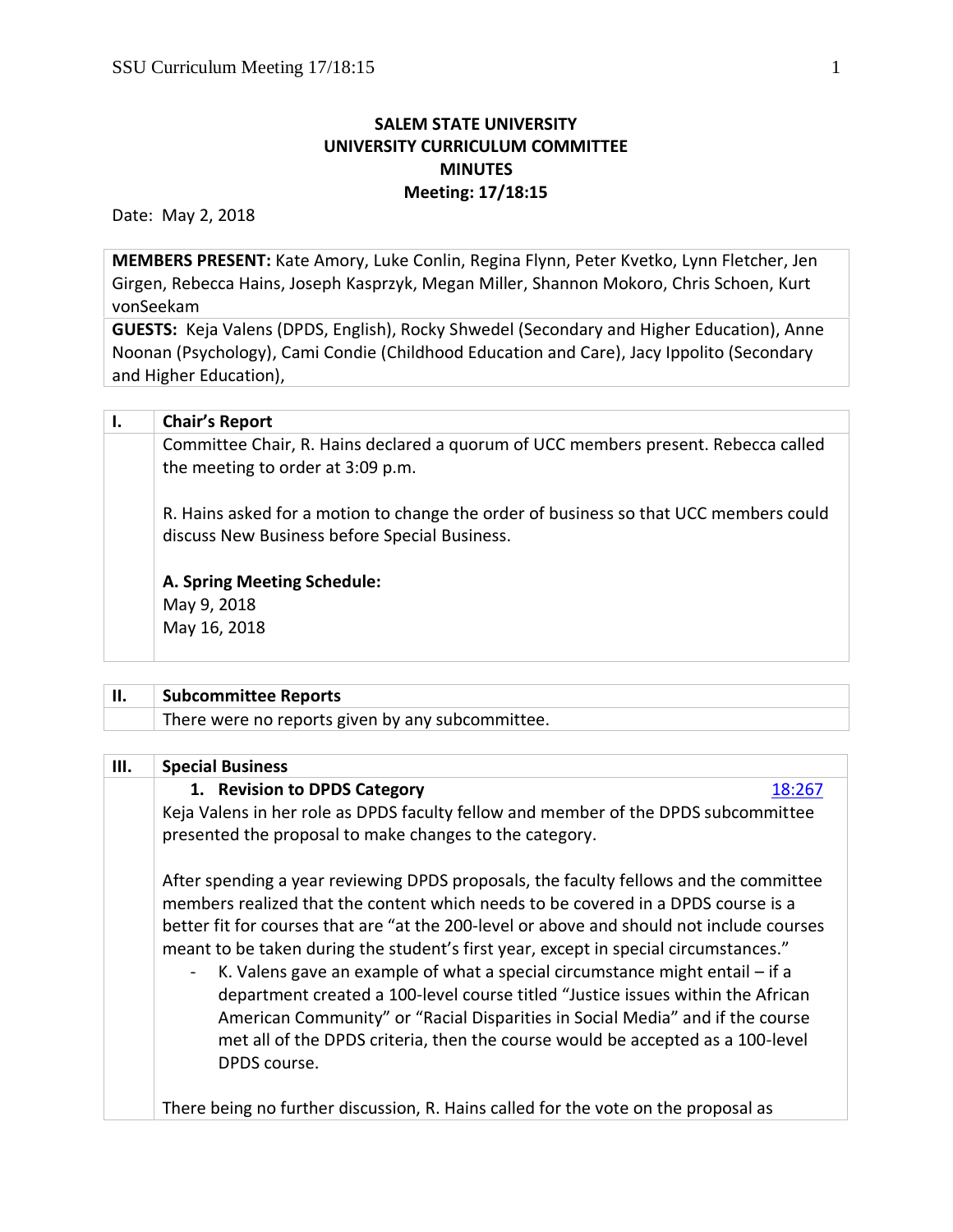amended. All UCC members present voted to approve item 18:267.

| IV. | Old Business - those assigned to specific proposals discussed their status and provided                                                                            |  |  |  |
|-----|--------------------------------------------------------------------------------------------------------------------------------------------------------------------|--|--|--|
|     | updates.<br>A. MUSIC AND DANCE DEPARTMENT - TABLED                                                                                                                 |  |  |  |
|     |                                                                                                                                                                    |  |  |  |
|     | <b>B. ENGLISH DEPARTMENT</b>                                                                                                                                       |  |  |  |
|     | C. Schoen made a motion to accept and discuss the items presented by the English                                                                                   |  |  |  |
|     | Department. L. Conlin second the motion.                                                                                                                           |  |  |  |
|     | Keja Valens was present representing the department. The department is revising the MA                                                                             |  |  |  |
|     | portion of the 4 + 1 program. On the undergraduate program, there are not changes. The                                                                             |  |  |  |
|     | significant changes were only to the MA portion. The department changed the flowsheets                                                                             |  |  |  |
|     | to reflect the new Master's component of the program.                                                                                                              |  |  |  |
|     | 1. BA-English-Creative Writing and MA-English Literature-Change in Flowsheet<br>18:230                                                                             |  |  |  |
|     | 2. BA-English-Creative Writing and MA-English Writing-Change in Flowsheet<br>18:231                                                                                |  |  |  |
|     | 3. BA-English Professional Writing and MA-English Literature-Change in Flowsheet                                                                                   |  |  |  |
|     | 18:232                                                                                                                                                             |  |  |  |
|     | 4. BA-English Professional Writing and MA-English Writing-Change in Flowsheet<br>18:233                                                                            |  |  |  |
|     | 5. BA-English and MA-English Literature-Change in Flowsheet<br>18:234                                                                                              |  |  |  |
|     | There being no further discussion, R. Hains called for the vote on items 18:230 to 18:234.<br>All UCC members present voted in favor of approving the above items. |  |  |  |
|     | C. CHILDHOOD EDUCATION AND CARE DEPARTMENT                                                                                                                         |  |  |  |
|     | J. Girgen made a motion to discuss the items presented by the Childhood Education and<br>Care Department. M. Miller seconded the motion.                           |  |  |  |
|     | 1. BS-Education-Early Education and Care Concentration-Change in Flowsheet<br>18:254                                                                               |  |  |  |
|     | 2. EDU250A-Language and Literacy Development-Change in Course<br>18:255                                                                                            |  |  |  |
|     | - The department is changing the prefix and the course number to EEC250. The focus on                                                                              |  |  |  |
|     | the course is changing to be more applicable to early childhood care and education.                                                                                |  |  |  |
|     | There being no further discussion, R. Hains called for the vote on items 18:254 and                                                                                |  |  |  |
|     | 18:255. All UCC members present voted in favor of approving the above items.                                                                                       |  |  |  |
|     | D. SECONDARY AND HIGHER EDUCATION DEPARTMENT                                                                                                                       |  |  |  |
|     | K. Amory made a motion to discuss the items presented by the Secondary and Higher                                                                                  |  |  |  |
|     | Education Department. R. Flynn seconded the motion.                                                                                                                |  |  |  |
|     | -Jacy explained that the proposed changes are for their community education program.                                                                               |  |  |  |
|     |                                                                                                                                                                    |  |  |  |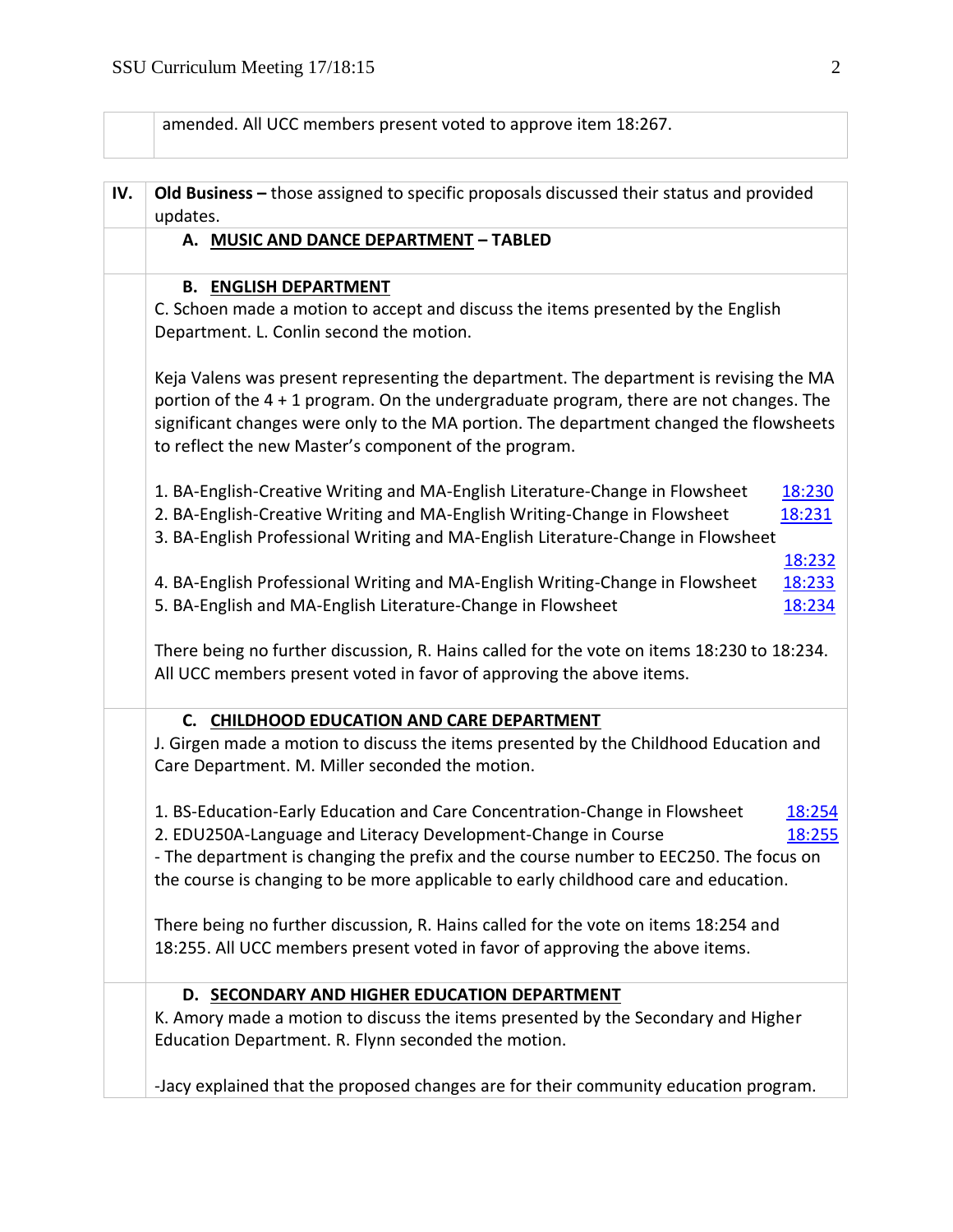| The writing subcommittee reviewed and approved item 18:238.                                |        |
|--------------------------------------------------------------------------------------------|--------|
| -Megan suggested not having the suffixes on the course numbers because it may cause        |        |
| confusion. The courses will be submitted as EDC526 and EDC527.                             |        |
|                                                                                            |        |
| 1. BS-Education Studies-Community Education Concentration-Change in Flowsheet              |        |
|                                                                                            | 18:236 |
| 2. EDC525-Capstone Seminar and Internship in Community Education-Deletion of Course        |        |
|                                                                                            | 18:237 |
| 3. EDC526CE-Capstone Seminar in Community Education-New Course-W-III                       | 18:238 |
| 4. EDC527CE-Internship in Community Education-New Course                                   | 18:239 |
|                                                                                            |        |
| There being no further discussion, R. Hains called for the vote on items 18:236 to 18:239. |        |
| All UCC members voted in favor of approving items 18:236 to 18:239.                        |        |
|                                                                                            |        |
|                                                                                            |        |
| E. PSYCHOLOGY DEPARTMENT                                                                   |        |
| K. von Seekamm made a motion to discuss the items presented by the Psychology              |        |
| Department. L. Fletcher seconded the motion.                                               |        |
|                                                                                            |        |
| -The members of the DPDS subcommittee reviewed and approved the courses presented          |        |
| below.                                                                                     |        |
| -Anne Noonan spoke to the changes in the courses.                                          |        |
| -Megan asked A. Noonan to make sure to notify Criminal Justice and Interdisciplinary       |        |
| Studies about the changes to PSY333.                                                       |        |
|                                                                                            |        |
| 1. PSY333-Psychology of Gender-Change in Course-DPDS                                       | 18:190 |
| 2. PSY344-Topics in Social and Cultural Diversity-Change in Course-DPDS                    | 18:191 |
|                                                                                            |        |
| There being no further discussion, R. Hains called for the vote on items 18:190 and        |        |
| 18:191. All UCC members present voted to approve items 18:190 and 18:191.                  |        |
|                                                                                            |        |
| F. CRIMINAL JUSTICE DEPARTMENT                                                             |        |
| R. Flynn made a motion to discuss the items presented by the Criminal Justice              |        |
| Department. C. Schoen seconded the motion.                                                 |        |
|                                                                                            |        |
| -The members of the DPDS subcommittee reviewed and approved the courses presented          |        |
| below.                                                                                     |        |
|                                                                                            |        |
| 1. CRJ260-Racial Minorities, Crime and Criminal Justice-Change in Course-DPDS              | 18:214 |
| -the course title in changing to People of Color, Crime, and Justice                       |        |
| 2. CRJ240-Bias Crime-DPDS                                                                  | 18:215 |
| 3. CRJ365-Gender and the Criminal Justice System - DPDS                                    | 18:216 |
|                                                                                            |        |
|                                                                                            |        |
| There being no further discussion, R. Hains called for the vote on items 18:214 to 18:216. |        |
| All UCC members present voted to approve items.                                            |        |